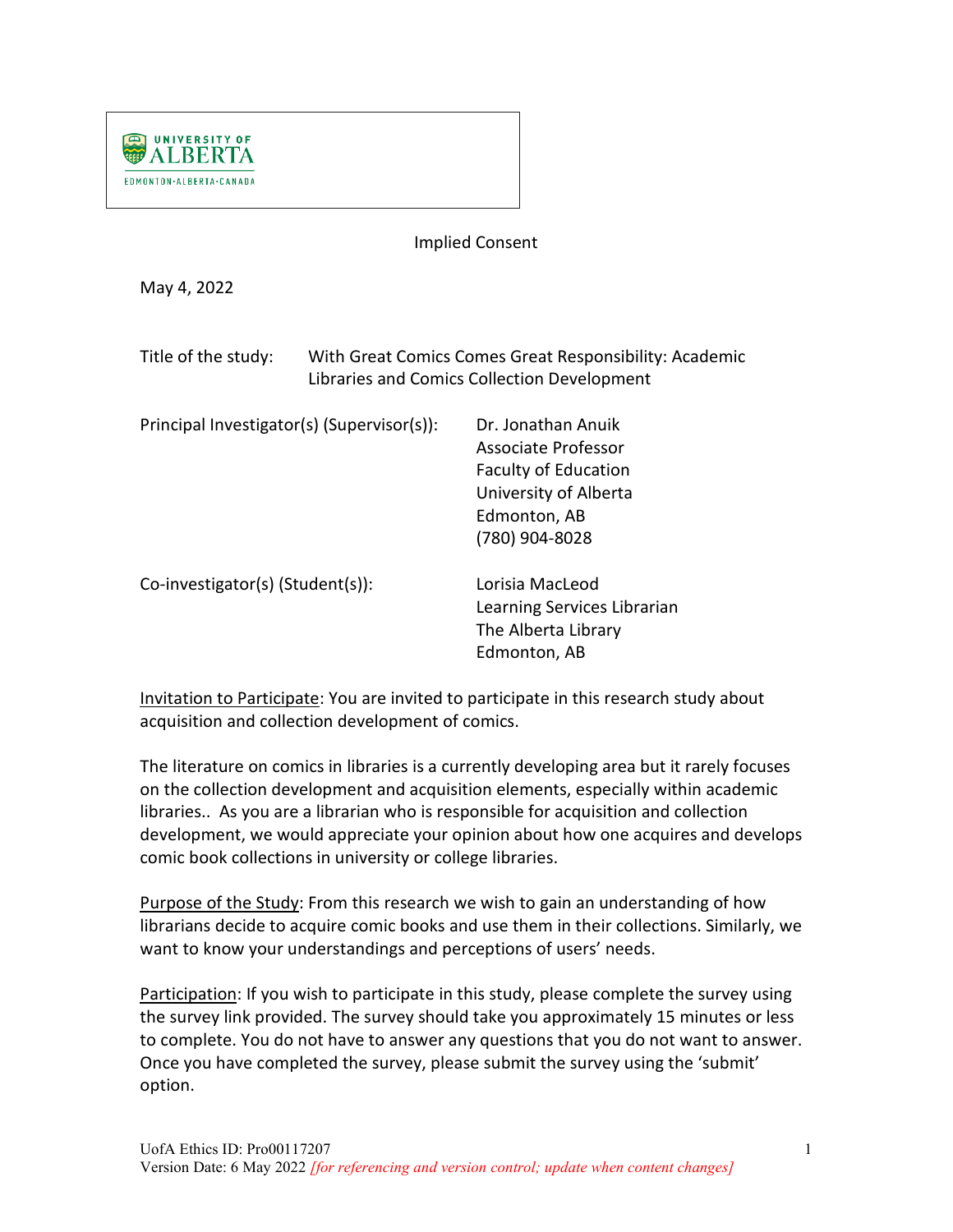Benefits: The results of the survey may benefit the participants in that they will have an opportunity to learn how their academic colleagues think about the value and place of comic books in the libraries of postsecondary institutions.

Risks: The possible risks / discomfort are minimal, and you are free to not answer any or all of the survey questions; the survey is voluntary.

Confidentiality and Anonymity: As a participant, you have the right to decide whether or not you want to be identified in publications or presentations that we produce. If you choose not to be identified, then we will not identify you or your institution and instead use the Alberta government's classification system for higher education institutions at https://www.alberta.ca/types-publicly-funded-post-secondary-institutions.aspx

Your answers to the open-ended questions may be used verbatim in presentations and publications but neither you (nor your organization) will be identified.

Data Storage: Electronic copies of the survey will be encrypted and stored on a password protected computer in the department of Education at the University of Alberta.

Voluntary Participation: You are under no obligation to participate and if you choose to participate, you may refuse to answer questions that you do not want to answer. **Should you choose to withdraw midway through the electronic survey simply close the link, and your responses will be deleted.** Given the anonymous nature of the survey, once you have submitted your responses it will no longer be possible to withdraw them from the study.

Information about the Study Results: If you would like the results of the survey, please email the principal researcher indicating you would like a copy of the survey report at anuik@ualberta.ca

Contact Information: If you have any questions or require more information about the study itself, you may contact the researcher at anuik@ualberta.ca or the phone number mentioned above.

The plan for this study has been reviewed by a Research Ethics Board at the University of Alberta. If you have any questions regarding your rights as a research participant or how the research is being conducted you may contact the Research Ethics Office at 780- 492-2615 or by email at reoffice@ualberta.ca

If you would like to keep a copy of this form, please contact me at [anuik@ualberta.ca](mailto:anuik@ualberta.ca) and I will send a PDF of this form.